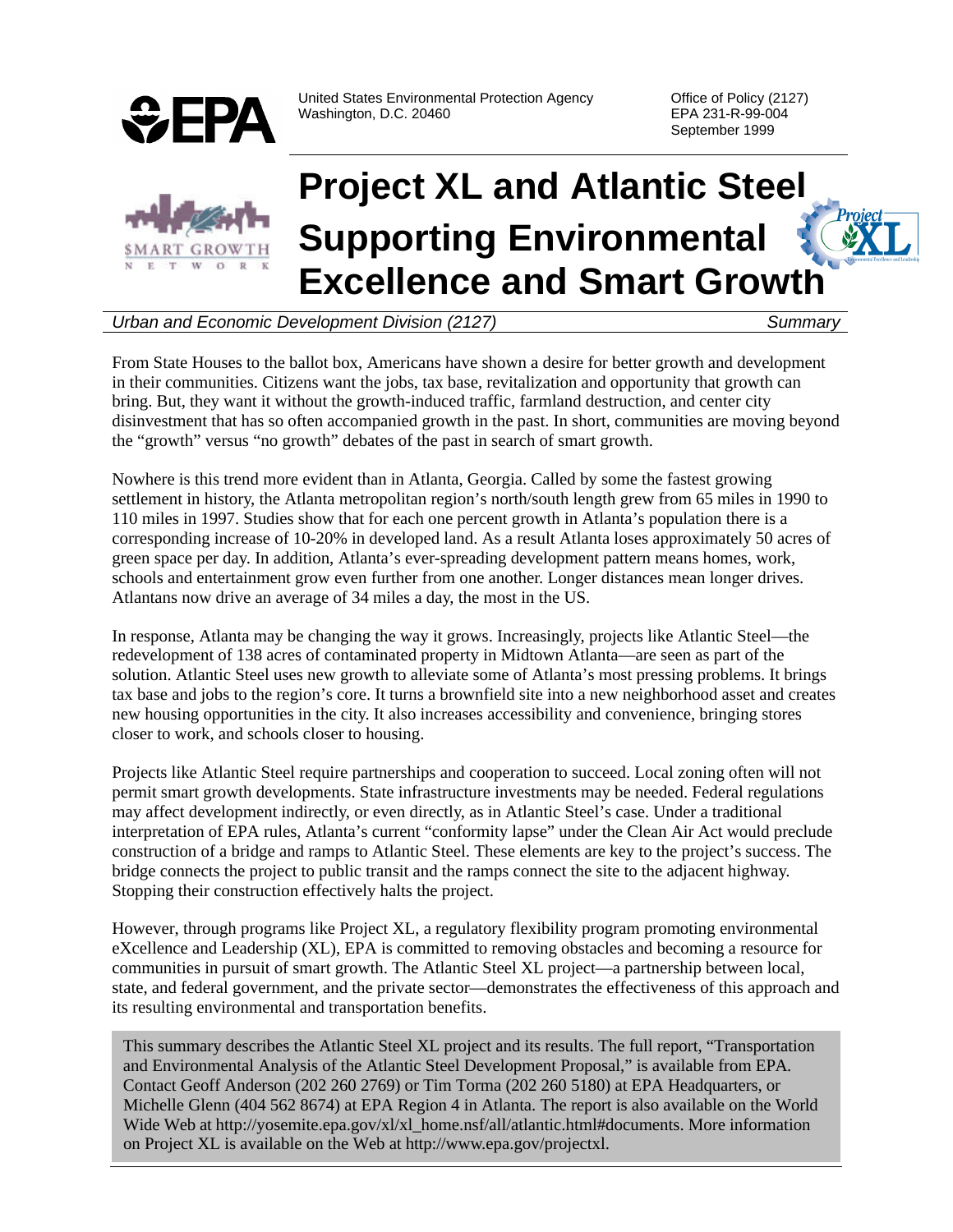# **ATLANTIC STEEL: A SUMMARY**

Jacoby Development Inc., a developer in Atlanta, has proposed redeveloping a 138-acre site near central Atlanta, the former home of Atlantic Steel. The site is a brownfield—that is, it contains some contamination. Figure 1 shows the site location. The development would mix residential and business uses, and include an auto and transit bridge. The bridge would reconnect the neighborhood across the interstate and provide a direct link to existing rail transit service. In addition, Jacoby has proposed ramps to improve interstate access for the project. The bridge and ramps are shown in Figure 2.

Metro Atlanta has failed to demonstrate that its regional transportation plans will not worsen or create air quality problems. As a result Atlanta is out of compliance with Clean Air Act conformity requirements and may neither (with limited exception) use federal funds to add to its highway system nor construct certain types of transportation projects that require federal approval. Under the traditional application of EPA regulations, construction of the proposed bridge and ramps would be prohibited.

Jacoby believed that *developing* the Atlantic Steel site, including the bridge and ramps, would result in fewer auto emissions than *not developing* the site. Jacoby reasoned that:

- 1. Atlanta will continue to grow.
- 2. That growth is projected to locate mainly at the region's edge.
- 3. This growth pattern is largely responsible for producing Atlanta's current transportation patterns, which force the average Atlanta resident to drive 34 miles a day, the most in the nation.
- 4. The Atlantic Steel site is an opportunity to shift some of this growth inward, increasing regional convenience and accessibility, and reducing future driving.



**Figure 1: The Atlantic Steel site (North A)** The site is bounded by railroad tracks to the north, and by I-75/85 to the east, cutting it off from Midtown Atlanta.



**Figure 2: The proposed bridge and ramps.** From developer Project XL proposal. The feasibility of the HOV ramp is being examined.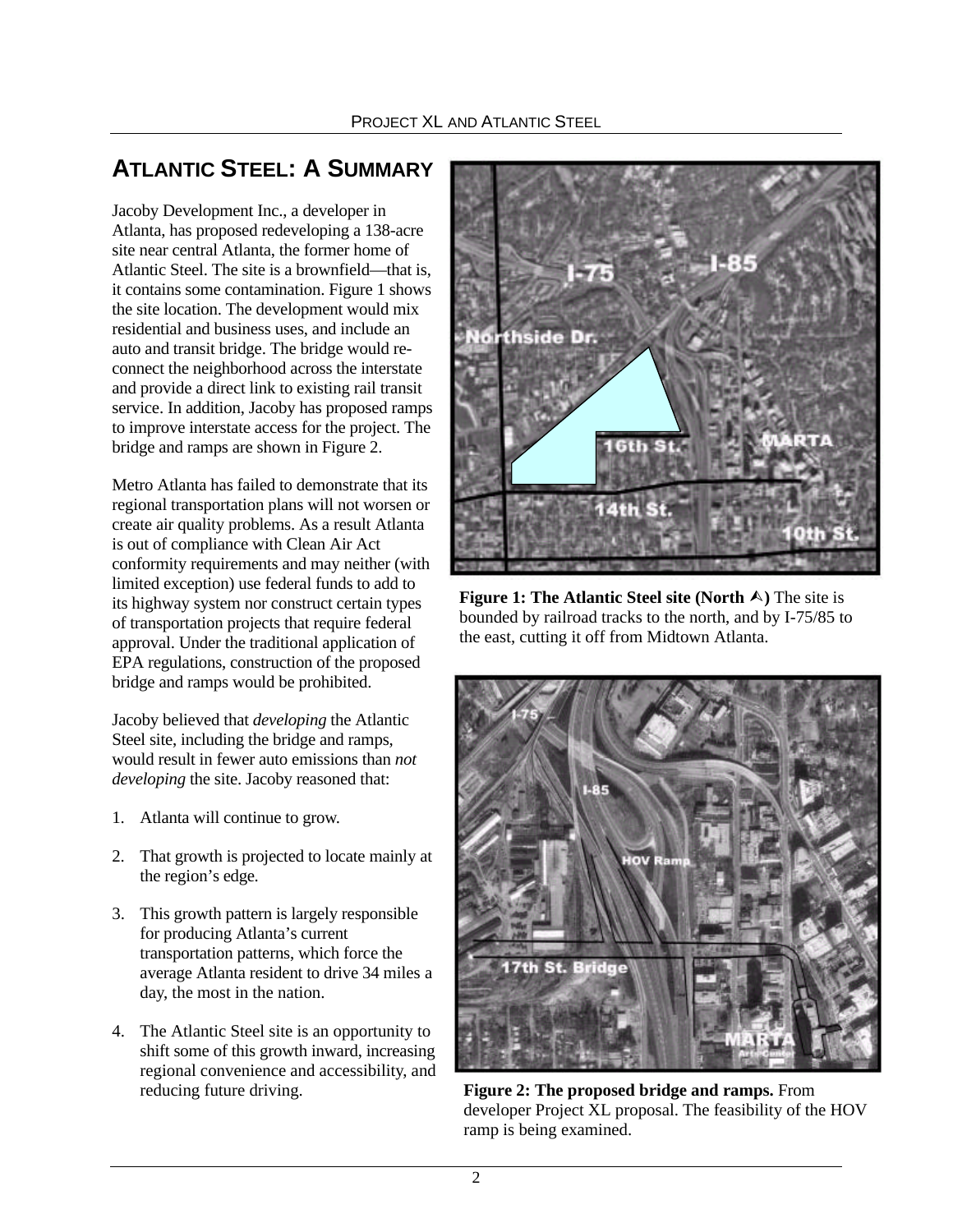With this reasoning, Jacoby presented the United States Environmental Protection Agency (EPA) with a straightforward proposition: Atlanta would be a healthier place with the project than without it. Because the development would be centrally located in the region and accessible without a car, it would produce less driving and less air pollution than if the same project were built on Atlanta's fringe.

Empirical data show that compact, mixed-use, transit- and pedestrian-accessible infill development does lead to less driving than the development typical in Atlanta.<sup>1</sup> Based on that data, EPA accepted the Atlantic Steel project as a candidate for its Project XL program. Project XL works with applicants to develop projects that promise superior environmental performance and economic efficiency in exchange for regulatory flexibility.

In consultation with stakeholders including the Federal Highway Administration, the Atlanta Regional Commission, and local citizen's groups, EPA undertook three analyses of the impacts of the Atlantic Steel proposal:

- 1. Regional transportation and air emissions impacts;
- 2. Site level travel and air, open space, brownfields, and impervious surface impacts; and
- 3. Local emissions hot spot impacts.

## **ANALYSIS 1: THE EFFECT OF LOCATION ON TRANSPORTATION AND AIR EMISSIONS**

In evaluating the impact of developing the Atlantic Steel site, EPA started from two important premises. First, Atlanta will continue to grow over the next 20 years. Second, if the 138-acre Atlantic Steel site is not redeveloped, more of this growth will go to outlying areas. To analyze the transportation and emissions impacts of new development at the Atlantic Steel site, EPA compared the site with three other Atlanta area sites able to absorb projects of similar size.

EPA worked with regional stakeholders to select the following sites: Sandy Springs in the Perimeter Center area, a site near the border of Cobb and Fulton counties, and a site in south Henry County. These three sites, and the Atlantic Steel site, are shown in Figure 3.

| Location                  | <b>Development density</b> | <b>Regional location</b> | <b>MARTA</b> rail served? |
|---------------------------|----------------------------|--------------------------|---------------------------|
| <b>Atlantic Steel</b>     | Urban                      | Central                  | Yes                       |
| Cobb/Fulton               | Suburban                   | Suburban                 | N <sub>0</sub>            |
| <b>South Henry County</b> | Suburban                   | Exurban/Rural            | N <sub>0</sub>            |
| <b>Sandy Springs</b>      | Urban                      | Just past the perimeter  | Yes                       |

Together, the sites capture important variables that help determine travel behavior:

<sup>1</sup> Hagler Bailly Inc., "The Transportation and Environmental Impacts of Infill versus Greenfield Development: A Comparative Case Study Analysis," prepared for US EPA, April 1998.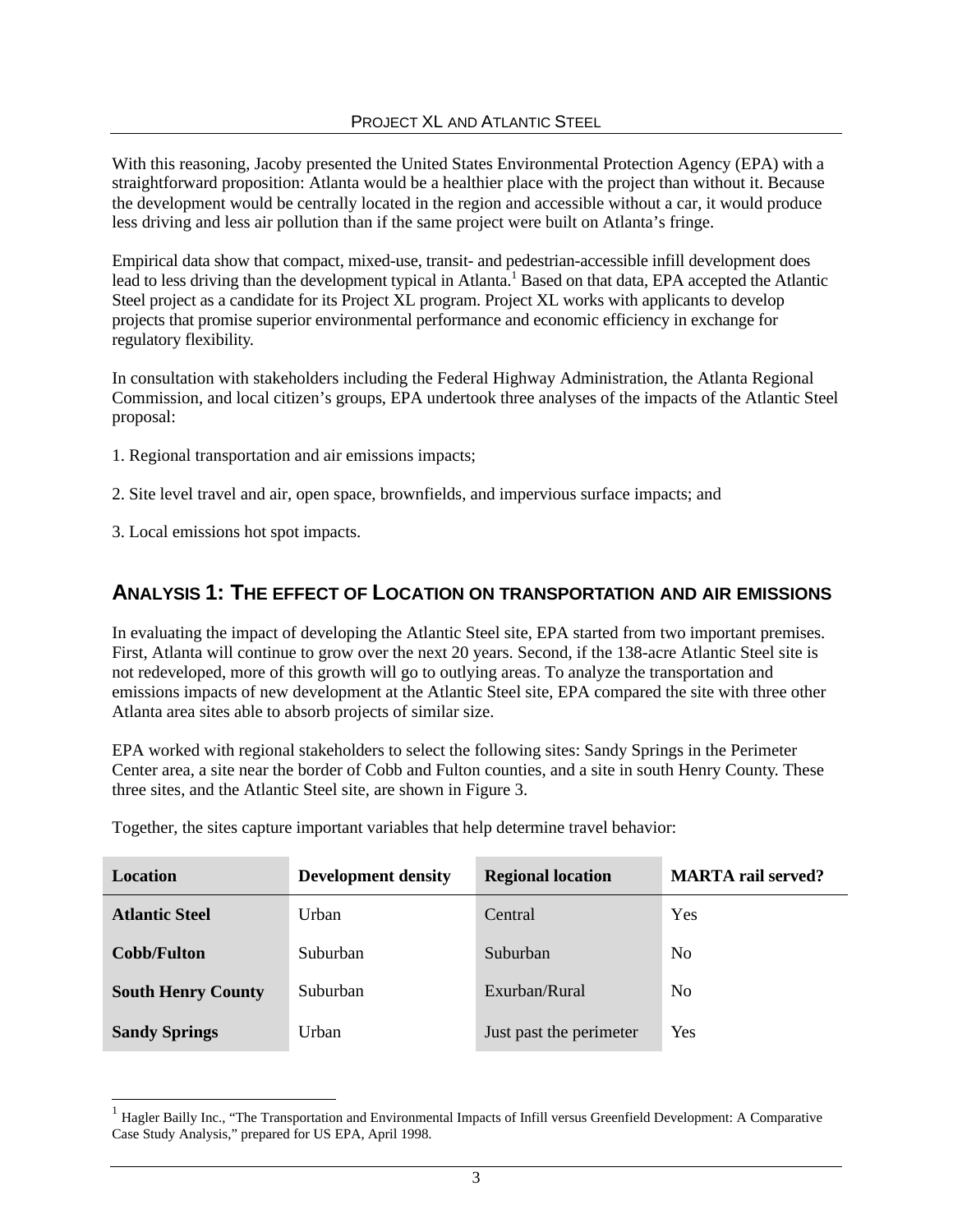

**Figure 3: The four sites analyzed.** The four sites represent a wide set of development options.

Although these sites do not cover all possible locational variations, they represent the available options. The South Henry and Cobb/Fulton sites were chosen because their development would be consistent with the region's projected suburban and exurban growth. The Perimeter Center/Sandy Springs site was chosen because its development would illustrate the impact of Atlantic Steel shifting growth from more unlikely

locations. Thus, this site was considered a conservative point of comparison.

EPA used Atlanta's regional travel model and EPA's MOBILE 5 emissions model to analyze the likely effects of developing each site with the same amount and mix of development. Figures 4 and 5 show the results of the regional location analysis.

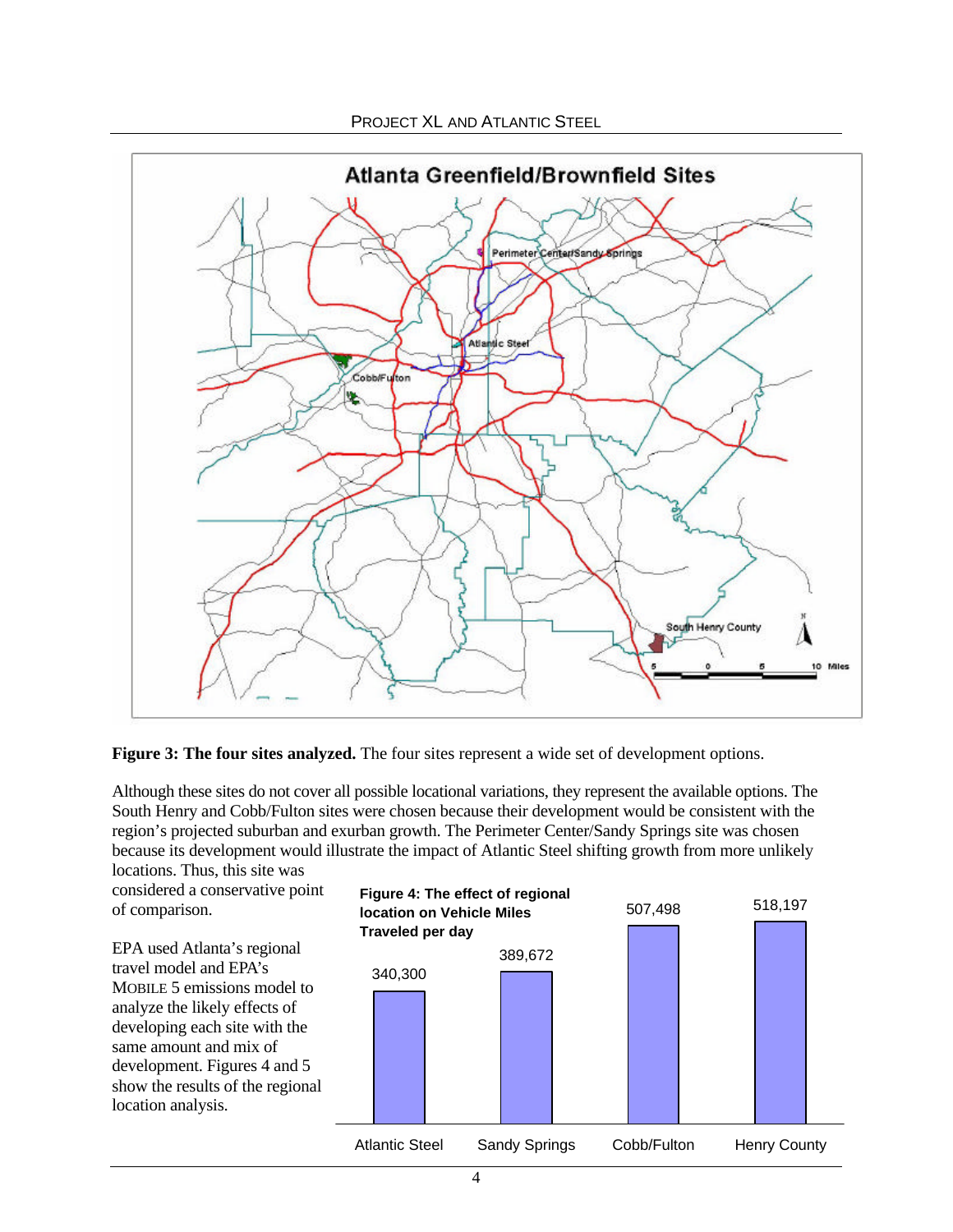|                                                | <b>Regional Vehicle Miles Traveled</b>     |                                       |                                               |                                            |                                       |                                   |  |
|------------------------------------------------|--------------------------------------------|---------------------------------------|-----------------------------------------------|--------------------------------------------|---------------------------------------|-----------------------------------|--|
| <b>Site</b>                                    | Regional total<br>(VMT/day)                | Associated<br>with site<br>(VMT/day)  | Site VMT<br>difference from<br>AS             |                                            |                                       |                                   |  |
| <b>Atlantic Steel</b>                          | 139,172,200                                | 340,300                               |                                               |                                            |                                       |                                   |  |
| <b>Sandy Springs</b>                           | 139,221,572                                | 389,672                               | 14.5%                                         |                                            |                                       |                                   |  |
| Cobb/Fulton                                    | 139,339,398                                | 507,498                               | 49.1%                                         |                                            |                                       |                                   |  |
| <b>Henry County</b>                            | 139,350,097                                | 518,197                               | 52.3%                                         |                                            |                                       |                                   |  |
| Using MOBILE 5, vehicle miles traveled lead to |                                            |                                       |                                               |                                            |                                       |                                   |  |
| <b>Regional Emissions</b>                      |                                            |                                       |                                               |                                            |                                       |                                   |  |
| <b>Site</b>                                    | <b>NOx</b><br>Regional total<br>(tons/day) | Associated<br>with site<br>(tons/day) | Site NO <sub>x</sub><br>difference from<br>AS | <b>VOC</b><br>Regional total<br>(tons/day) | Associated<br>with site<br>(tons/day) | Site VOC<br>difference from<br>AS |  |
| <b>Atlantic Steel</b>                          | 191.95                                     | 0.400                                 |                                               | 153.230                                    | $-0.390$                              |                                   |  |
| <b>Sandy Springs</b>                           | 192.10                                     | 0.548                                 | 37.00%                                        | 154.374                                    | 0.754                                 | 293.33%                           |  |
| Cobb/Fulton                                    | 192.24                                     | 0.690                                 | 72.50%                                        | 154.312                                    | 0.692                                 | 277.44%                           |  |
| <b>Henry County</b>                            | 192.27                                     | 0.724                                 | 81.00%                                        | 154.464                                    | 0.844                                 | 316.41%                           |  |

#### **Figure 5: Driving and emissions impacts of regional location**

The Atlantic Steel location reduces driving and emissions substantially compared to the alternatives. The Sandy Springs location on the perimeter would produce 14% more driving. The Cobb/Fulton and Henry County locations would each produce roughly 50% more driving. These differences in driving translate into substantial differences in emissions. Because car and light truck emissions change with speed, and the miles driven in each case would be on a mix of roads with different congestion levels and speeds, the emissions differences exceed the differences in the number of miles driven.<sup>2</sup>

In addition to quantifying Vehicle Miles Traveled, a necessary input to emissions calculation, EPA also quantified other travel-related performance indicators of concern to project stakeholders. Results include:

| <b>Measure</b>                        | <b>Regional</b><br>Average | <b>Atlantic Steel</b> | <b>Sandy</b><br><b>Springs</b> | Cobb/Fulton | <b>Henry</b><br>County |
|---------------------------------------|----------------------------|-----------------------|--------------------------------|-------------|------------------------|
| <b>Transit share of</b><br>work trips | 7.7%                       | 27.1%                 | 12.5%                          | 1.8%        | 0%                     |
| Average work trip<br>time             | 37.0 minutes               | 33.8                  | 45.0                           | 33.9        | 86.1                   |

 $2$  Atlantic Steel shows a net decrease in VOC emissions because the new interstate ramps relieve local congestion. This emissions decrease is not expected to persist over time, because drivers will likely shift to recongest the area in a phenomenon known as induced demand. Therefore the short-term VOC reduction is not the basis for EPA's decision. Expected continued traffic growth is not likely to change the performance of alternatives relative to each other. It is this *comparative* environmental performance that is the basis for EPA's finding that developing the Atlantic Steel site would produce Superior Environmental Performance.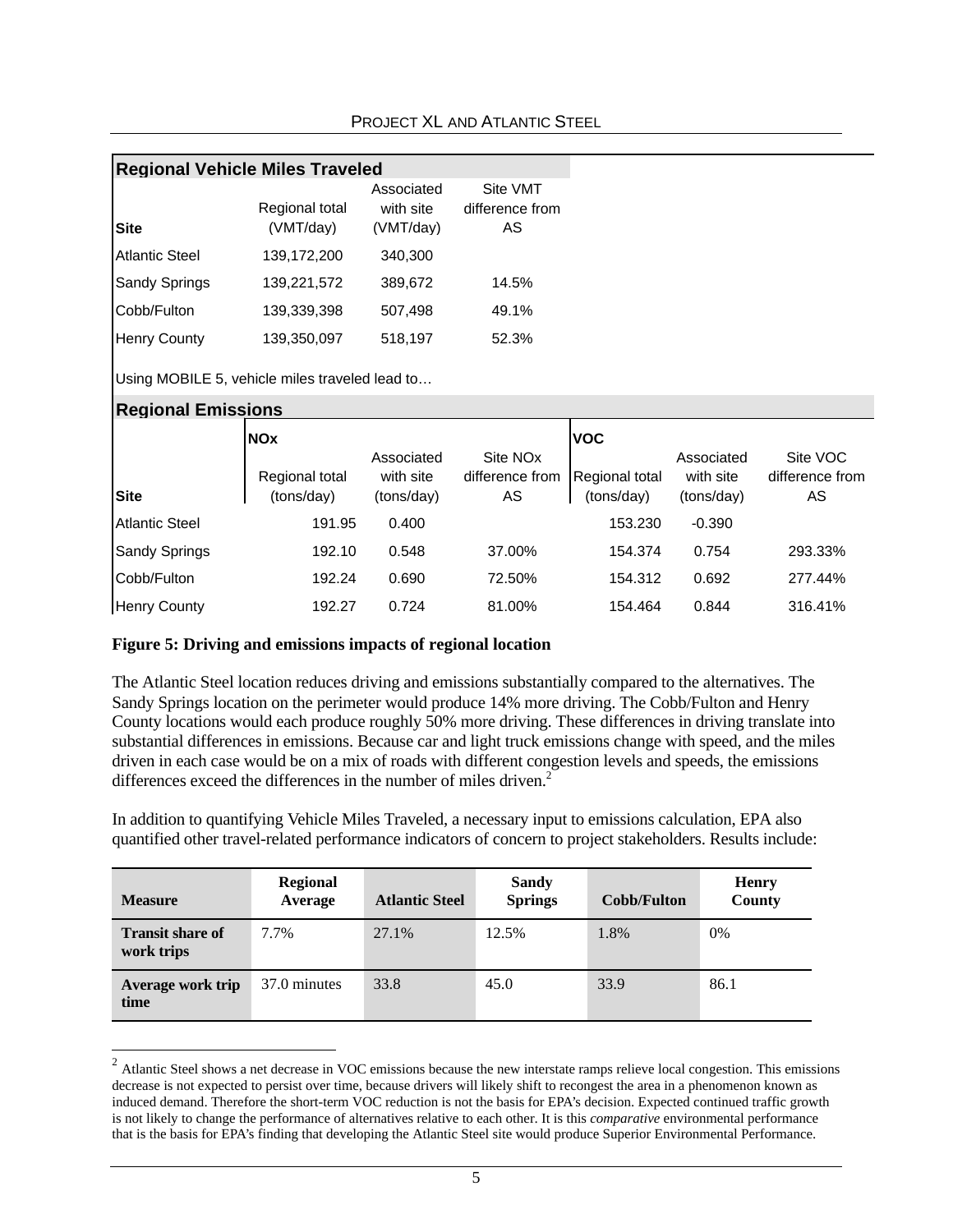| <b>Accessibility:</b> %           | n.a. | $27.0\%/30 \text{ min}$ | 18.6%/30 | $10.7\%/30$ | 1.1%/30    |
|-----------------------------------|------|-------------------------|----------|-------------|------------|
| of jobs within                    |      | $52.1\%/45 \text{ min}$ | 47.6%/45 | 32.5%/45    | $1.6\%/45$ |
| 30/45 minutes<br>congested travel |      |                         |          |             |            |

## **ANALYSIS 2: THE EFFECT OF SITE DESIGN ON TRAVEL AND EMISSIONS**

Location affects environmental performance, but site design is also important. EPA evaluated the original Jacoby site design, and determined that the site design could be improved to reduce driving and emissions. EPA hired planners Duany Plater-Zyberk (DPZ) to help develop a site design that took advantage of those opportunities. EPA hired DPZ not only because of the firm's expertise in mixed-use, infill development, but also because its projects are commercially successful. EPA wanted recommendations that would improve performance while maintaining or enhancing the project's marketability.

EPA and DPZ held a design charette in which government agencies, prospective developers, the community—including representatives of the adjacent Home Park neighborhood—and other Atlanta stakeholders, voiced concerns about and hopes for the site. The DPZ site design responded to this input.



**Figure 6: Atlantic Steel site, original Jacoby design**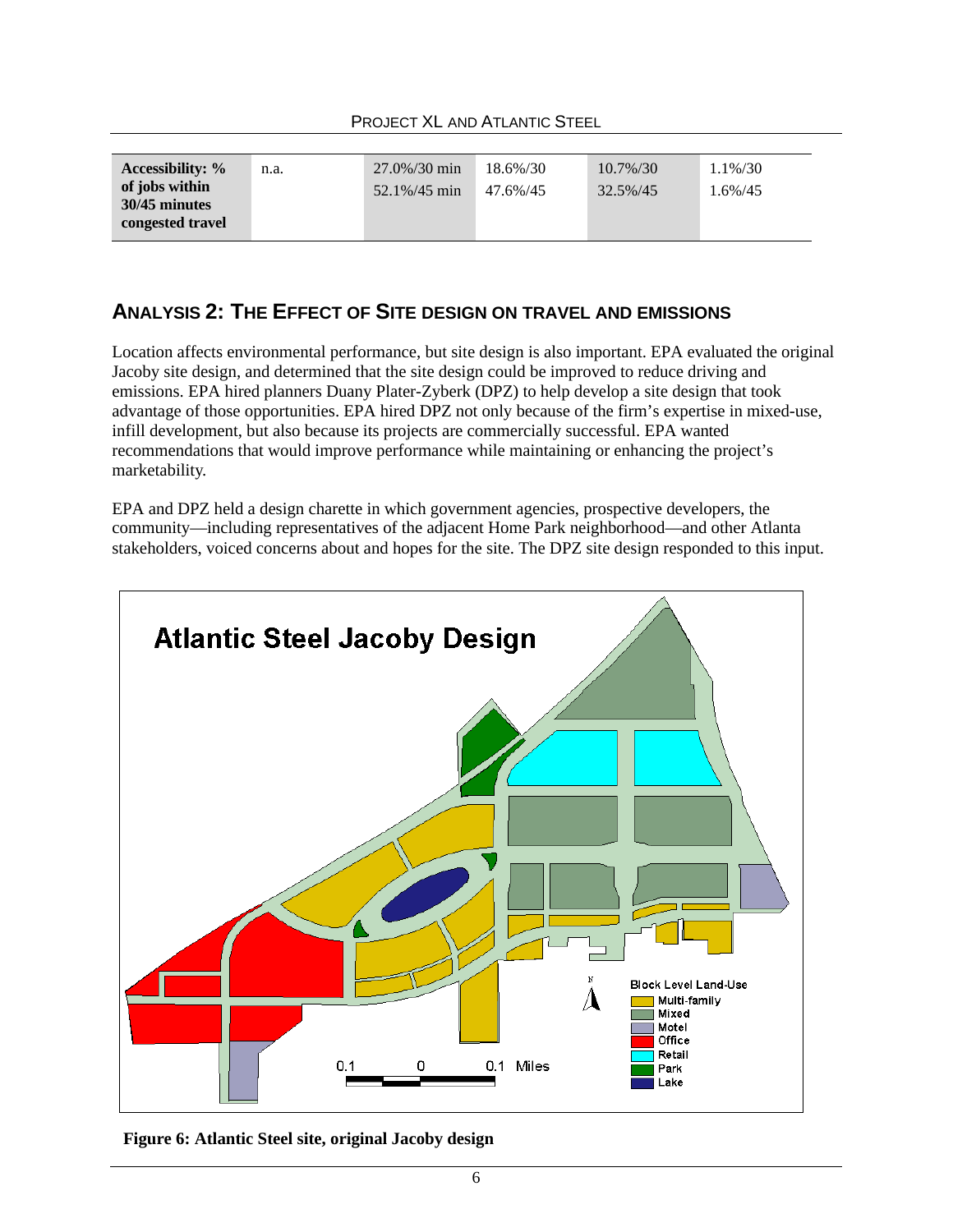

#### **Figure 7: Atlantic Steel site, DPZ design**

Jacoby incorporated many of the DPZ design elements and submitted a revised site design to EPA. Figure 6 shows the original Jacoby design, Figure 7 the DPZ design, and Figure 8 the Jacoby redesign.3

EPA was most interested in design differences affecting travel choices and subsequent auto emissions. Many land use and transportation planning decisions that drive transportation behavior and thus affect environmental performance are captured by what planners call the three Ds: diversity, design, and density. 4 Improvements in each have been observed to reduce auto travel.

*Diversity* refers to the mix of land uses: whether stores, residences, and businesses are mixed together, or far apart. Use mixing reduces auto trips by allowing trips to be made, chained, or combined without using an auto. For use mixing to be effective, destinations must be within easy walking distances of each other. *Design* refers to the choices that affect the physical and aesthetic experience of being in an area. How far are most people from transit stops? How direct is the route? Do sidewalks pass by parking lots, or are storefronts continuous along a sidewalk? *Density* refers to the concentration of housing, shops, and offices. Location of dense areas on the site is important. Concentration around transit stops, for example, is likely to reduce auto use.

 $3$  The three figures show slightly different site boundaries because the land anticipated to participate in the plan changed during the course of the project.

<sup>4</sup> See Robert Cervero and Kara Kockelman, "Travel Demand and the 3 Ds: Density, Diversity, and Design," *Transportation Research D: Transportation and Environment*, 1997.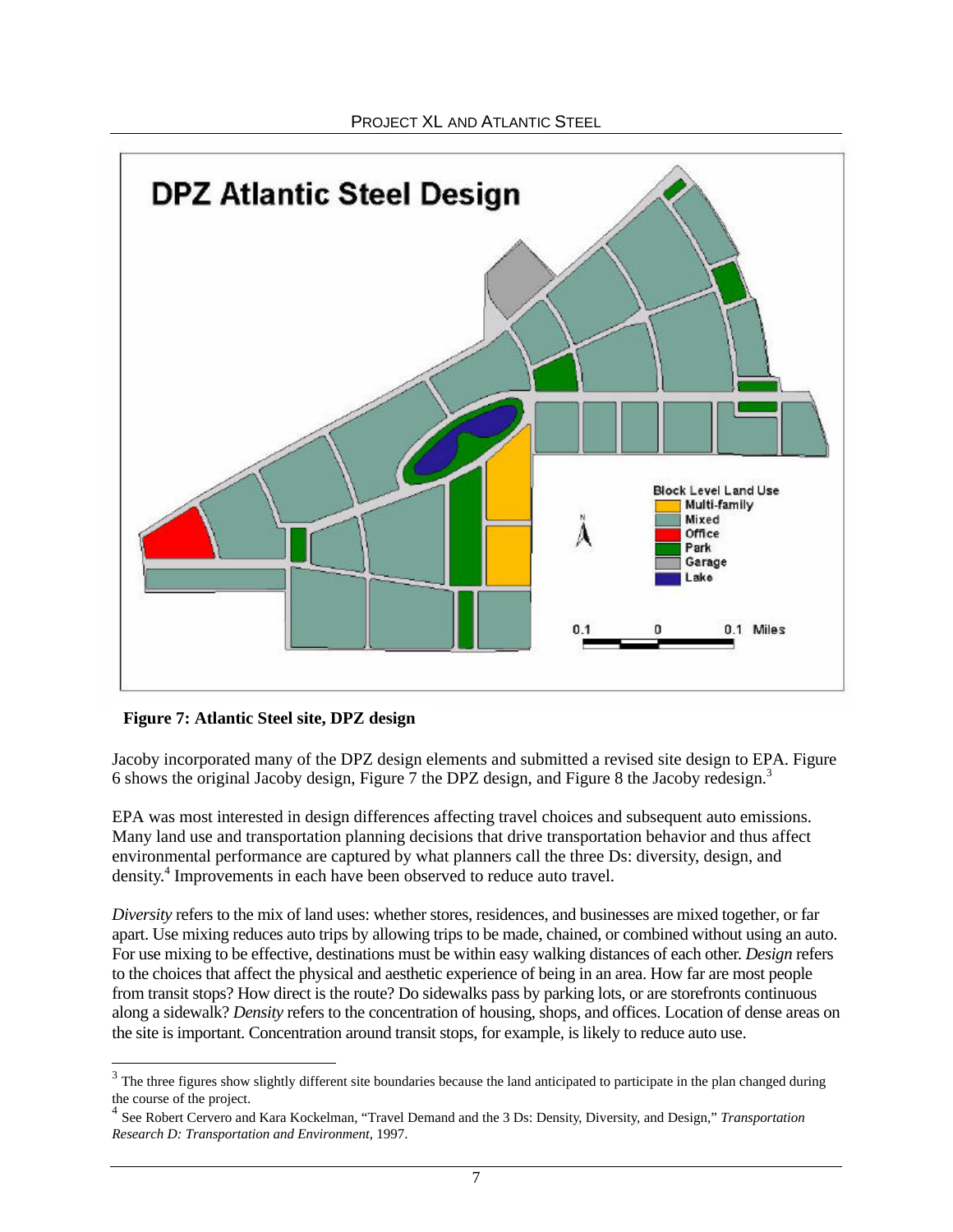

#### **Figure 8: Atlantic Steel site, Jacoby redesign**

Diversity, design, and density interact with each other, and with the transportation network. Data from around the country shows that travel choices reflect such design differences. A mixed-use, walkable development will make it likely that many people will walk to lunch and shopping during the day. But if such a development is not transit accessible, or is far from other destinations, auto use will be higher both to and from the development and within the development.

Each of the three Atlantic Steel site designs differs in important ways that affect travel and thus emissions. Compared to Jacoby's original design, the DPZ design and Jacoby redesign excel in three areas. First, they improve the mix of uses on-site by integrating them more closely. Second, they provide better connectivity on- and off-site. Third, they enhance the pedestrian environment through street design and slower traffic.

As with the regional locational analysis, EPA needed to quantitatively analyze performance differences between the site designs. To judge the effect of site design, EPA used a two-step analytic approach.

First, EPA quantified the differences among designs with INDEX $^{\circ}$ <sup>5</sup>, a Geographic Information Systems (GIS) tool. By evaluating a detailed GIS project map, INDEX® measures spatial characteristics such as residential or employment density. These measures permit quantitative comparison of design differences.

 $<sup>5</sup>$  From EPA contractor Criterion Planners/Engineers, Inc.</sup>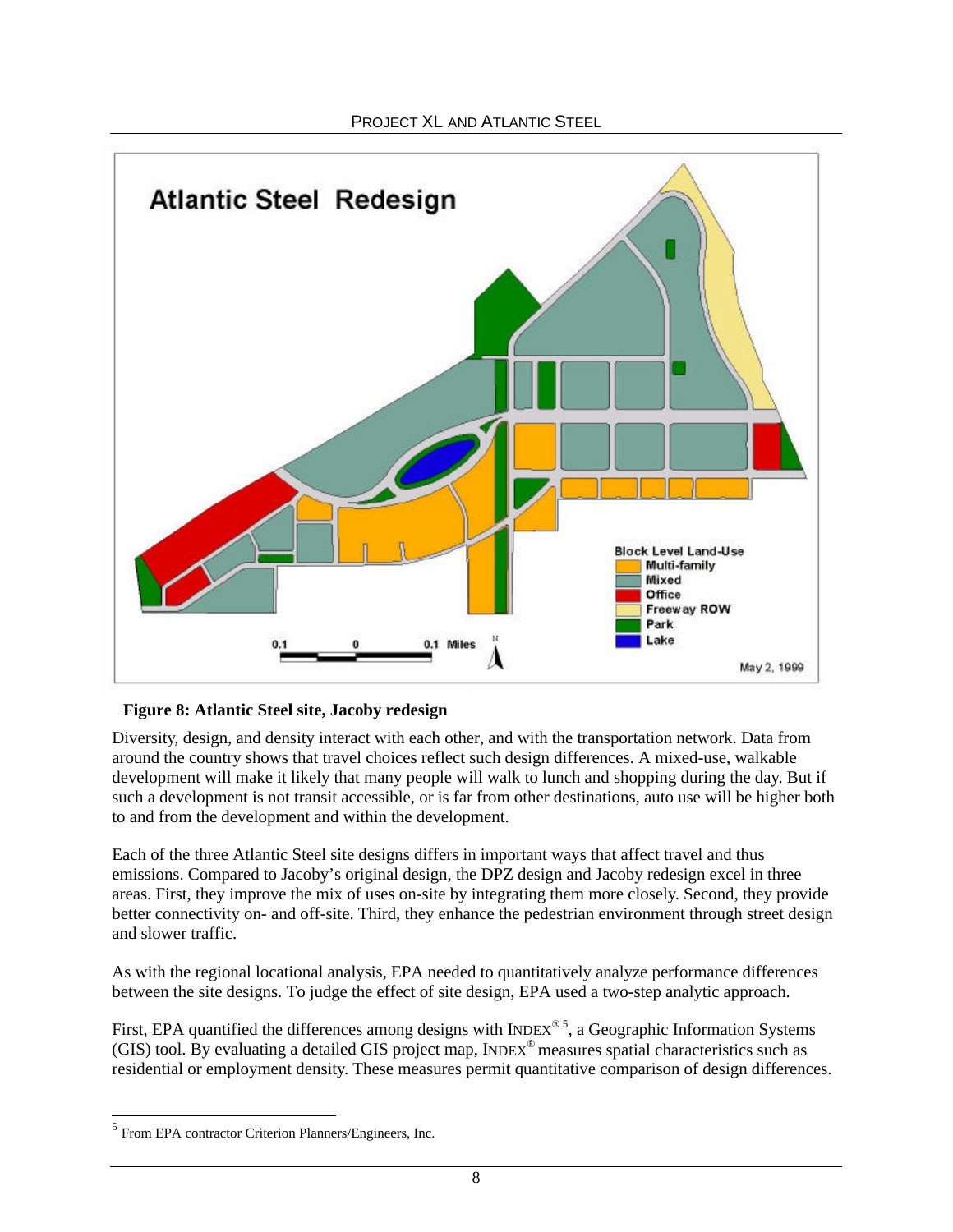Using data on travelers' responses to site design, EPA adjusted predictions of travel choices for each of the three Atlantic Steel site designs. As a baseline for its adjustments, EPA used the travel predictions from the earlier analysis of the original Jacoby design using TRANPLAN, the regional transportation model. TRANPLAN assumed that the Atlantic Steel site would be developed like a typical Atlanta area project. For example, when EPA calculated the "Intensity Factor" (a measure of the degree to which activity is focused on site) for Jacoby's original design it was found to be 24% greater than TRANPLAN predicted. Data show that for each 10% increase in the intensity factor, vehicle trips for work decrease by 1.2%. This means that the model overestimated the work trips by single-occupant vehicles for the original Jacoby design, so we adjusted travel accordingly.

Together, the quantification of the three Ds and adjustments to the Jacoby baseline produced the site travel estimates shown in Figure 9.

| <b>Regional Vehicle Miles Traveled</b> |                   |           |                                            |  |  |  |
|----------------------------------------|-------------------|-----------|--------------------------------------------|--|--|--|
|                                        | Regional<br>total | with site | Associated Site difference<br>from generic |  |  |  |
| Site, design<br>Atlantic Steel, not    | (VMT/day)         | (VMT/day) | development                                |  |  |  |
| design-adjusted                        | 139,172,200       | 340,300   |                                            |  |  |  |
| AS, Jacoby                             | 139,159,289       | 327.389   | $-3.8%$                                    |  |  |  |
| AS, DPZ                                | 139,152,340       | 320,440   | $-5.8%$                                    |  |  |  |
| AS, Jacoby redesign                    | 139,154,690       | 322,790   | $-5.1%$                                    |  |  |  |

Using MOBILE 5, vehicle miles traveled lead to…

| <b>Regional Emissions</b>           |                                 |                         |                                 |                              |                         |                                 |  |
|-------------------------------------|---------------------------------|-------------------------|---------------------------------|------------------------------|-------------------------|---------------------------------|--|
|                                     | <b>NOx</b><br>Regional<br>total | Associated<br>with site | Site difference<br>from generic | <b>VOC</b><br>Regional total | Associated<br>with site | Site difference<br>from generic |  |
| Site, design<br>Atlantic Steel, not | (tons/day)                      | (tons/day)              | development                     | (tons/day)                   | (tons/day)              | development                     |  |
| design-adjusted<br>AS, Jacoby       | 191.95<br>191.94                | 0.400<br>0.386          | $-3.5%$                         | 153.230<br>153.216           | $-0.390$<br>$-0.404$    | $-3.6%$                         |  |
| AS, DPZ                             | 191.93                          | 0.376                   | $-6.0%$                         | 153.206                      | $-0.414$                | $-6.2%$                         |  |
| AS, Jacoby redesign                 | 191.93                          | 0.381                   | $-4.7%$                         | 153.208                      | $-0.412$                | $-5.8%$                         |  |

**Figure 9: Travel and emissions impacts of site design.** Jacoby's original design would have produced 327,389 miles of vehicle travel per day. The DPZ design and the Jacoby redesign would reduce VMT, with the latter producing 322,790 miles of travel per day.

## **ANALYSIS 3: POTENTIAL LOCAL HOTSPOT IMPACTS**

Finally, EPA analyzed whether additional traffic resulting from the redevelopment of Atlantic Steel would cause Carbon Monoxide (CO) hotspots — levels of CO exceeding national environmental and safety standards. Analysis indicates that development would create no violations of EPA standards. Areas where analysis shows CO would increase tend to be those that currently report a low CO concentration.